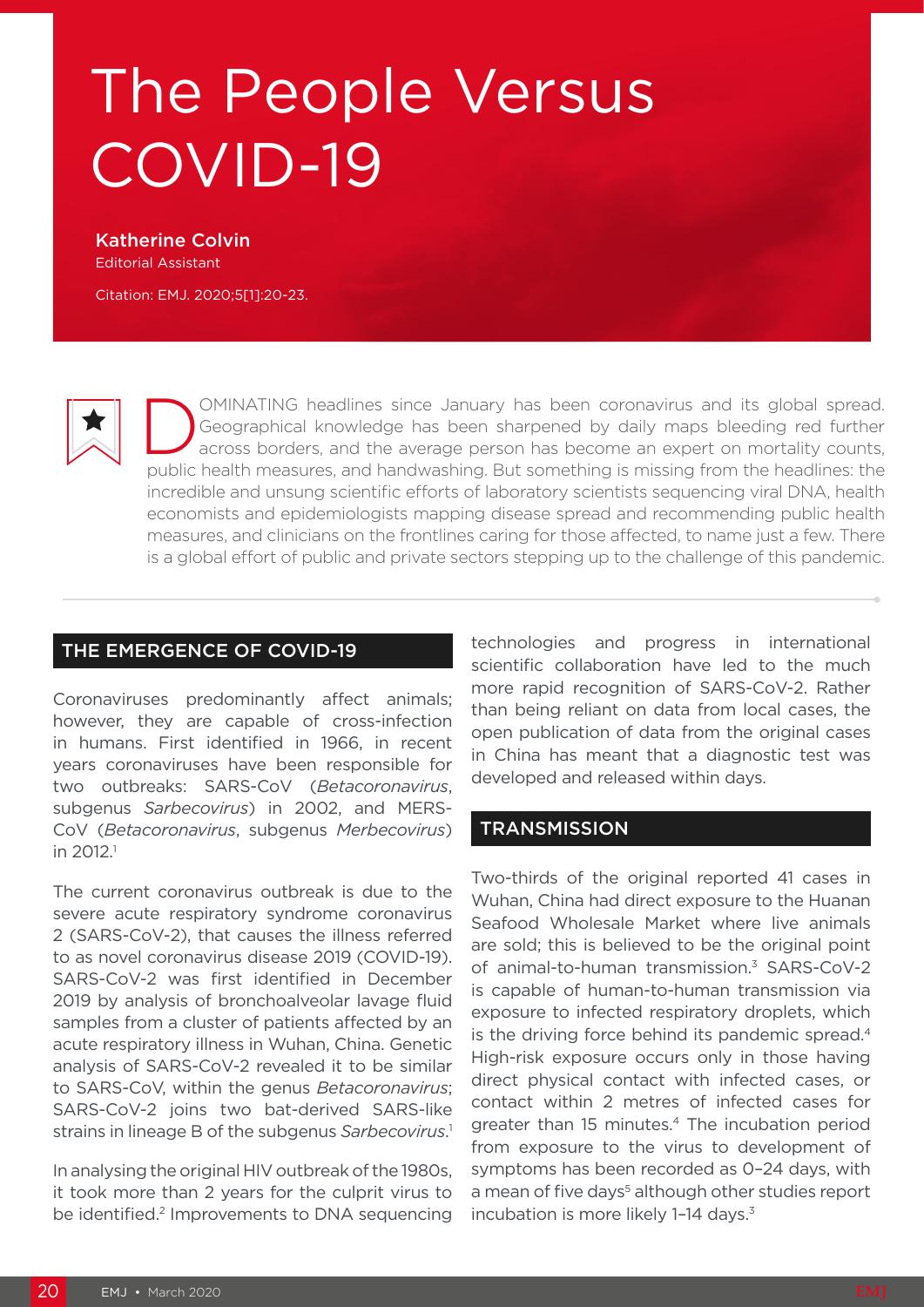Transmissibility of a virus can be described through multiple measures, including  $R_0$ .  $R_0$ describes how many unvaccinated people will catch the disease from one infected person. If the  $R_0$  is less than 1, the disease will decline and eventually disappear. If the  $R_0$  is greater than 1, the disease will grow exponentially and potentially cause a pandemic. The  $R_0$  for SARS-CoV-2 is estimated to be between 3 and 5. SARS-CoV associated with the 2002 epidemic had an  $R_0$  of 2-5, while measles has an  $R_0$  of 12-18.<sup>3</sup>

SARS-CoV-2 has been found to be easily inactivated by cleaning of contaminated surfaces for one minute with a solution of ethanol (62.0– 71.0% alcohol), hydrogen peroxide (hydrogen peroxide 0.5%), or hypochlorite sodium (0.1% bleach).5 Frequent handwashing is an effective measure against the spread of the virus.

# EPIDEMIOLOGY

Following recognition of the first cluster of cases in Wuhan, China in December 2019, new cases of COVID-19 have been identified in every continent. At the time of writing, international cases of COVID-19 exceed 110,000 with more than 4,000 deaths reported.<sup>6</sup> Over 80% of those affected have mild disease, with fewer than 3% of cases affecting children.7

The speed of the global scientific effort tracking COVID-19 is unprecedented. China first announced affected cases of COVID-19 on 31st December 2019, identified the culprit virus by 9<sup>th</sup> January 2020, and released the genome sequencing for SARS-CoV-2 on 11th January. Details for a diagnostic test were published as a free, open-access resource for international use on 13<sup>th</sup> January.<sup>8</sup> Whole genome sequencing was conducted on samples from cases in France on 24<sup>th</sup> January and revealed similarity to sequencing from China that confirmed both international spread and low mutation rate of the virus.<sup>9</sup>

Multiple factors have contributed to COVID-19 spreading at greater rates and in greater numbers than the SARS-CoV epidemic of 2002.<sup>10</sup> Wuhan is a megacity and transport hub for much of central China, and the initial outbreak coincided with significant rates of travel for New Year celebrations. Initial measures tracked cases of pneumonia, with a delay in recognising the high

rates of mild infections and delay in isolating these cases. A high proportion of mild cases also meant a greater number of cases were present and managed in the community, which posed greater difficulty for containment strategies. Additionally, the SARS-CoV-2 virus is transmissible during asymptomatic or mild disease, unlike the previous SARS-CoV where the infectious period of each case coincided with more severe symptoms.10

# PUBLIC HEALTH BURDEN

Travel has been the determining factor for the international spread of COVID-19. Public health measures first focussed on addressing potential exposures from international movement. Computer modelling studies have suggested that travel restrictions successfully delayed international transmission by 2 weeks, with this impact strengthened by local public health interventions and behavioural modifications of individuals.<sup>11</sup>

Secondary infections, affecting close contacts of infected cases and healthcare workers, are an additional target of public health strategies. Rapid identification, isolation, and optimal care for infected cases helps reduce secondary infections. It is prevention of these cases that is addressed through use of screening diagnostic tests, community isolation measures, and personal protective equipment such as masks.

Public health measures, including contact tracing, population education, and dissemination of resources, are dependent on pre-existing infrastructure. Provision of personal protective equipment, diagnostic tests, and critical care technologies is a challenge in rural settings and low-income economies.12 Declaration of a Public Health Emergency of International Concern by the World Health Organization (WHO) on 30<sup>th</sup> January will allow for international support of vulnerable nations' health systems and infrastructure.13

### FUTURE TREATMENT AND VACCINE

No specialised treatment for COVID-19 has yet been identified and internationally validated. Current treatment for severe cases employs the use of existing antiviral therapies, and supportive respiratory and critical care treatments. Multiple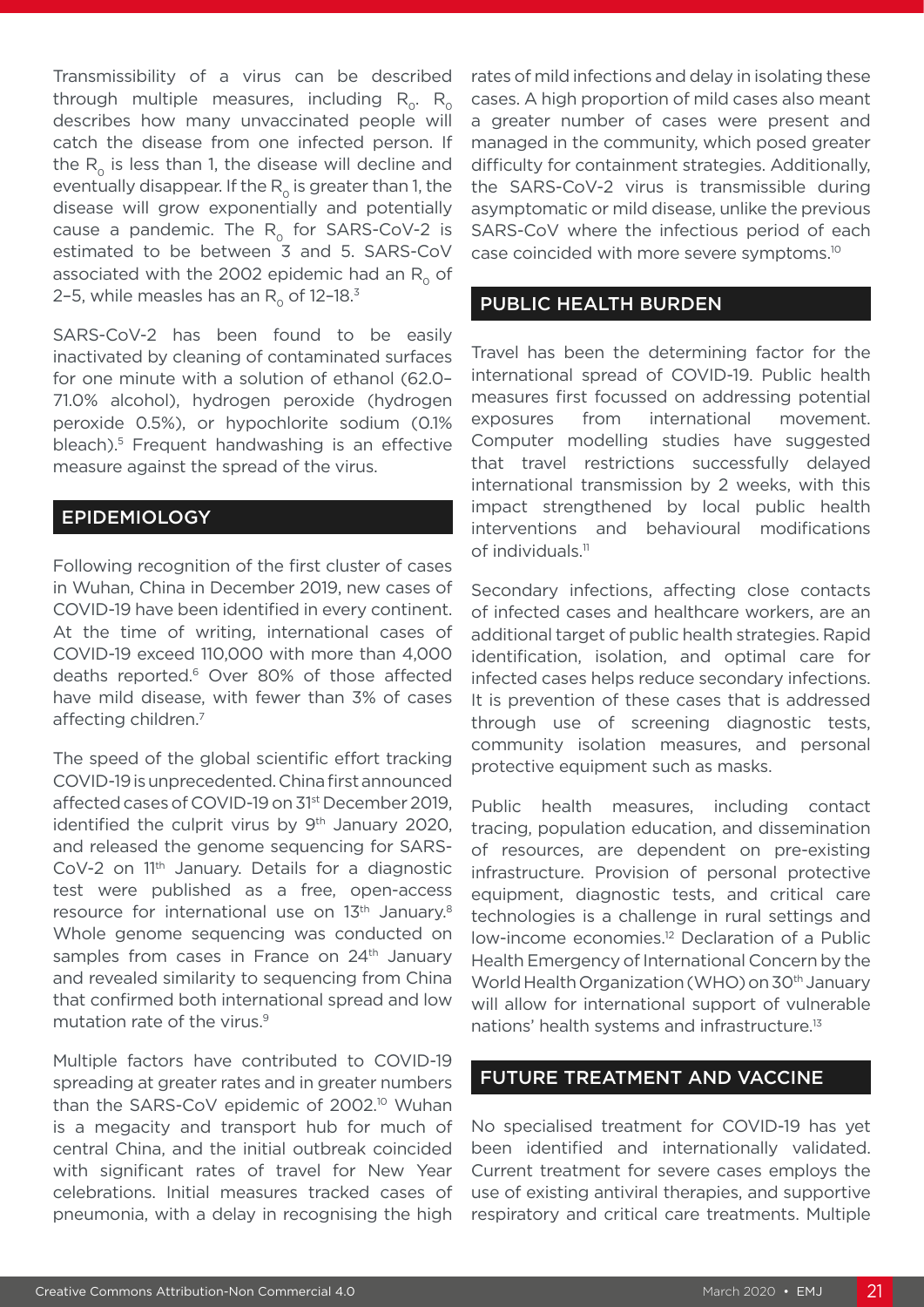

open-access articles have been published discussing treatment strategies used by clinicians to address existing cases, with global peer review and analysis ongoing as more cases develop.

The process by which SARS-CoV-2 infects the respiratory system has been found to be similar to other viruses: receptor-mediated endocytosis via the angiotensin-converting enzyme II (ACE2) as an entry receptor.<sup>5</sup> Recognition of this entry process allows for production of targeted drug therapies, with multiple therapies already under development. Whole genome sequencing of the virus also contributes to the ability of research institutions and private companies to create targeted treatments or potential vaccines. However, any new therapy or vaccine developed must undergo rigorous testing in clinical trials to have confidence in its safety and efficacy, so is likely over a year away from global availability.

## GLOBAL SCIENTIFIC COMMUNITY

Transparency of research, shared data and insight, and supportive spirit have been

hallmarks of the global scientific response to COVID-19. Greater numbers of scientific journals now provide for early, free dissemination and real-time global peer review of research and insights. This has been utilised in tackling the COVID-19 pandemic to support rapid growth of knowledge and foster collaborative work across institutions internationally.

"It feels like things are transitioning to a completely new culture of doing research," said virologist Isabella Eckerle of the Geneva Centre for Emerging Viral Diseases, Geneva, Switzerland, "It's exciting."14 A PubMed search for COVID-19 or SARS-CoV-2 reveals 360 articles; the majority are open-access, free publications from scientists and clinicians across the world supporting the global effort to combat this pandemic. During the SARS-CoV outbreak in 2002, it took a year for one-third of that number of publications to be released.<sup>2</sup>

Historical efforts have built an invaluable foundation of knowledge, technology, and scientific techniques that have been vital to the success of the current response. Rapid wholegenome sequencing of the virus was possible